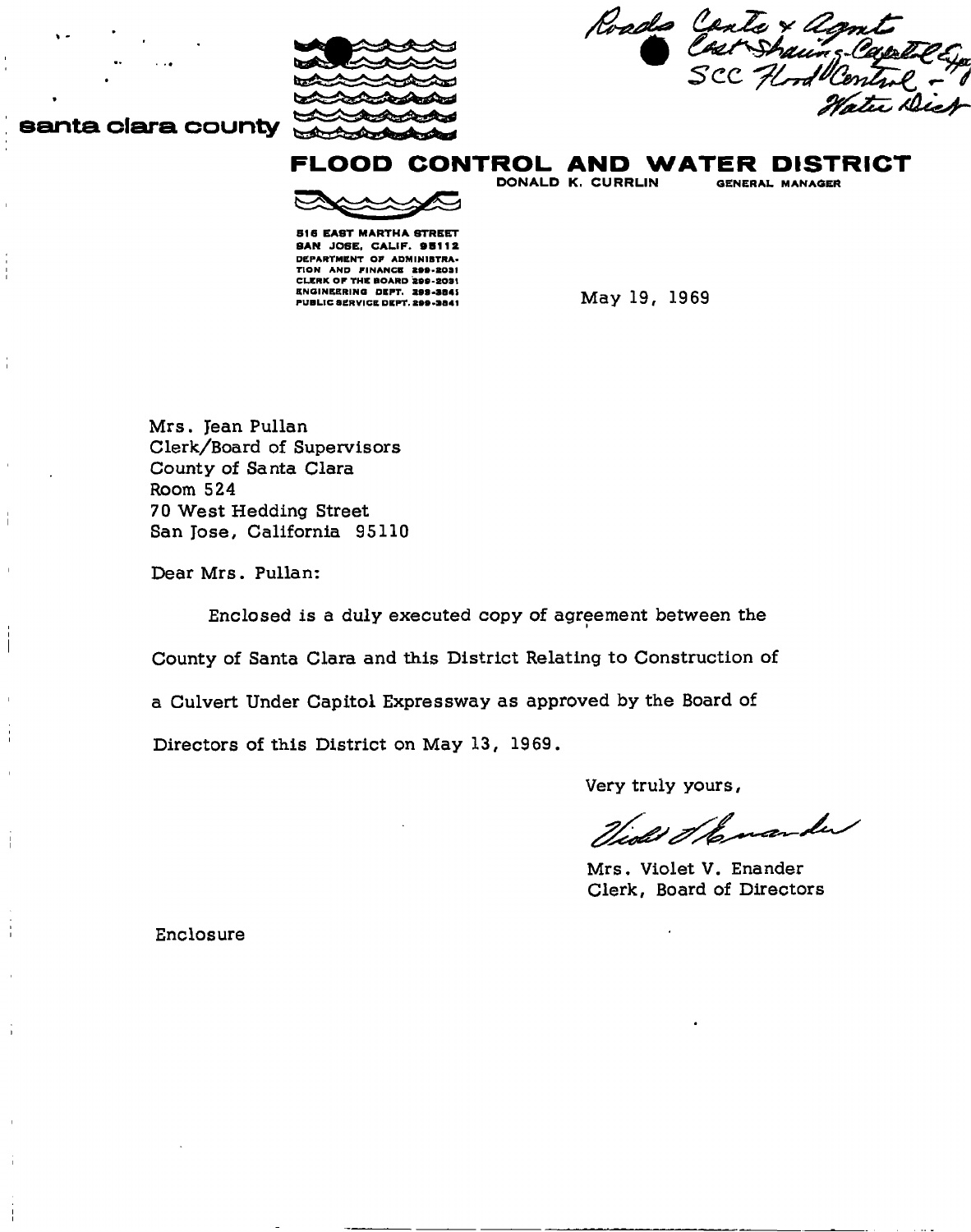AGREEMENT BETWEEN COUNTY OF SANTA CLARA AND SANTA CLARA COUNTY FLOOD CONTROL AND WATER DISTRICT RELATING TO CONSTRUCTION OF A CULVERT UNDER CAPITOL EXPRESSWAY

This is an agreement between the County of Santa Clara, State of California (County), and the Santa Clara County Flood Control and Water District (District), relating to construction of a culvert to carry the flow of Silver Creek under Capitol Expressway. County is preparing to improve Capitol Expressway and will construct the culvert for District as part of the project.

IT IS AGREED between the parties as follows:

1. Preparation of Plans and Specifications. County shall prepare and submit to District for approval plans and specifications for construction of a culvert to carry the flow of Silver Creek under Capitol Expressway. The structure shall be a double twelve feet by twelve feet  $(12'x 12')$  box culvert two hundred feet  $(200')$ in length with upstream and downstream transitions. Upon approval by District these plans and specifications will be incorporated into the Capitol Expressway improvement project, all of which will be advertised for bid as a single project and constructed under a contract to be supervised to completion by County.

2. District's Share of Cost. District's share of the total cost of constructing the aforementioned culvert shall be limited to the below listed materials and quantities, with County bearing all other costs. In no event shall District's share exceed the sum of sixty-six thousand dollars (\$66,000).

-1

*A/J*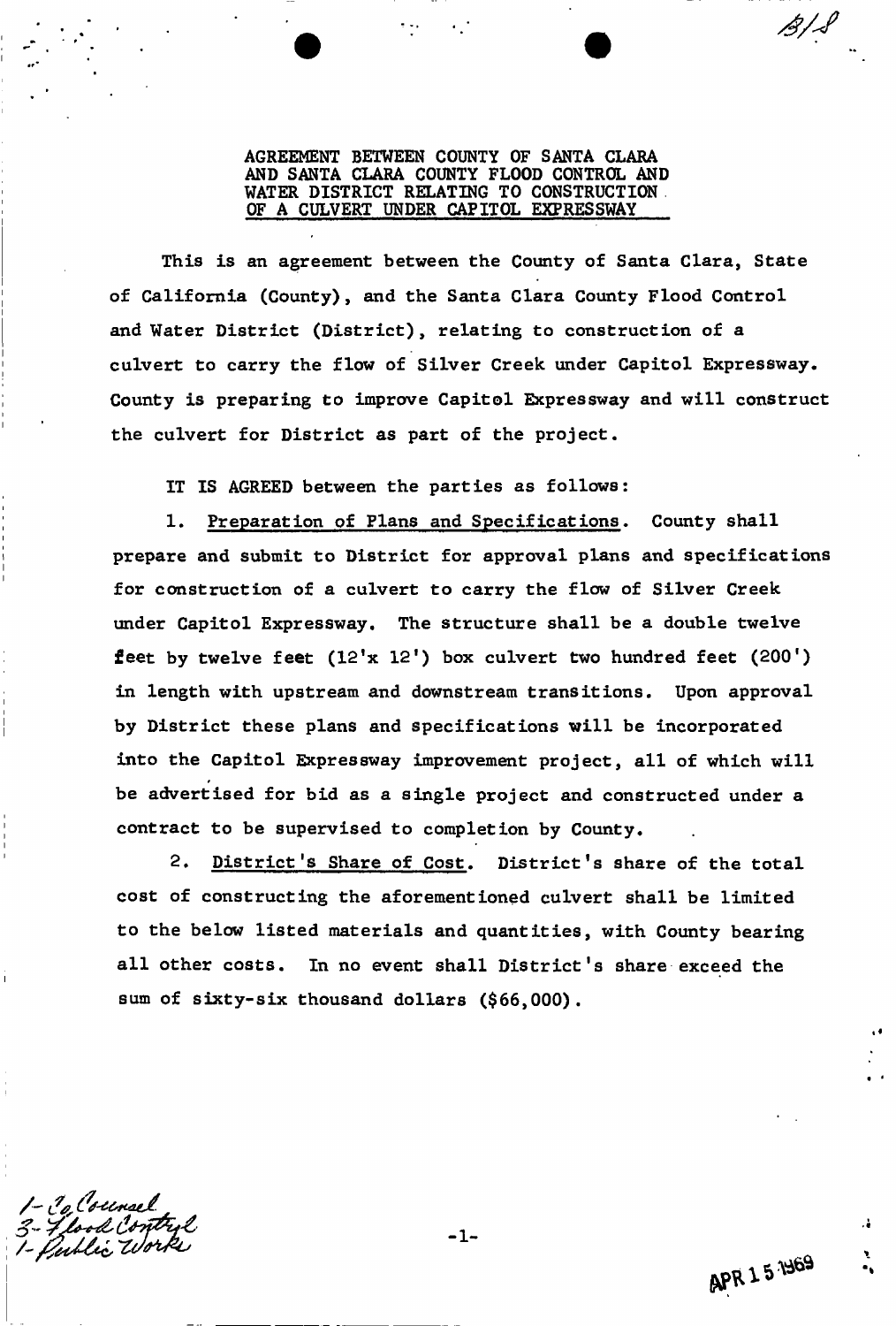|     | <b>DESCRIPTION</b>                                              | <b>QUANTITY</b>    | ESTIMATED COST<br><b>PER UNIT</b> | <b>TOTAL</b><br><b>COST</b> |
|-----|-----------------------------------------------------------------|--------------------|-----------------------------------|-----------------------------|
| (a) | Structural Concrete<br>(115' of culvert and<br>two transitions) | 511 cubic yds.     | \$80.00                           | \$40,880                    |
|     | $(b) \setminus$ Reinforced Steel                                | 58,500 lbs.        | .13                               | 7,605                       |
| (c) | Structural Excavation                                           | $1,340$ cubic yds. | 3.50                              | 4,690                       |
| (d) | Structural Backfill                                             | 176 cubic yds.     | 6.00                              | 1,056                       |
| (e) | Steel Bridge Railing                                            | 55 linear ft.      | 12.00                             | 660                         |
| (f) | 12" cast iron pipe                                              | 120 linear ft.     | 10.00                             | .1,200                      |
| (g) | Manholes                                                        | 3 each             | 400.00                            | 1,200                       |
| (h) | Trench Excavation                                               | 150 cubic yds.     | 3.00                              | 450                         |
| (i) | Remove Existing Culvert                                         | 1 each             | Lump Sum                          | 2,259                       |

ESTIMATED TOTAL COST OF DISTRICT'S SHARE.  $\cdot \cdot \cdot \cdot \cdot \cdot$  \$60,000

3. Deposit by District. On or before May 1, 1969, District shall pay to County sixty thousand dollars (\$60,000), which is the amount presently, estimated to be District's share of the total cost of constructing the aforementioned culvert.

4. Final Accounting. Upon awarding a contract which provides for construction of the above described culvert, County shall submit to District a final accounting of the actual cost of District's share. This actual cost shall be determined by applying the contract's unit bid costs to the quantities set forth in paragraph 2 of this agreement. In the event this accounting shows that the cost of District's share is less than the amount deposited pursuant to paragraph 3 of this agreement, County shall return the difference to District within sixty (60) days. However, in the event this final accounting shows that the cost of District's share is greater than the amount advanced pursuant to paragraph 3 of this agreement, District shall pay County the difference up to a maximum amount of sixty-six thousand dollars (\$66,000) within sixty (60)

-2-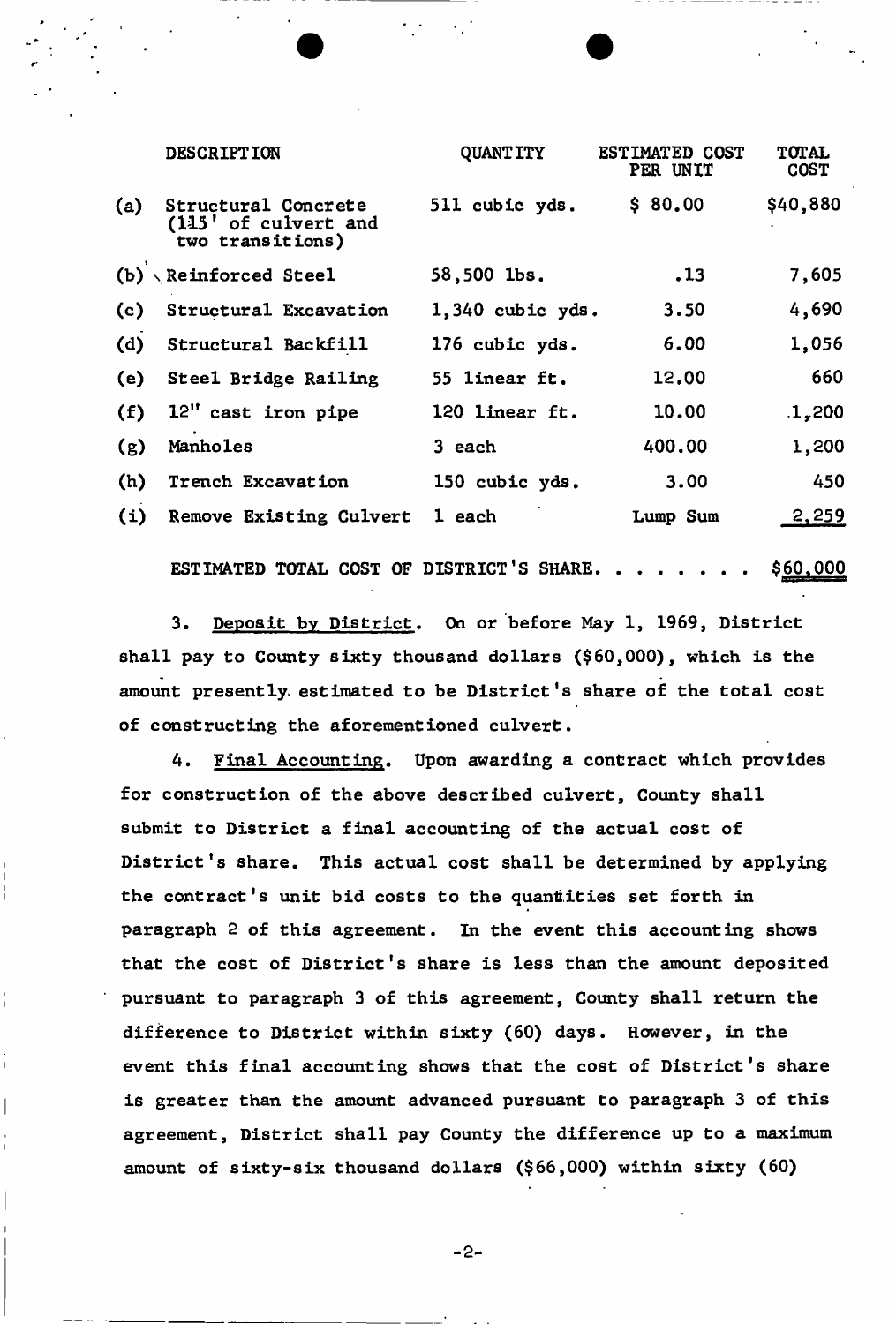days from receipt of the final accounting.

5. Insurance. County shall require any contractor awarded this contract to have public liability and property damage insurance in form and limits of liability acceptable to District and County, insuring District and County and their respective officers and employees from and against any loss, cost or expense arising out of or in any way connected with construction of the above described culvert.

6. Termination. This agreement shall terminate on July 10, 1969, if, prior to that date, County has not awarded a contract providing for construction of the culvert. In the event of such a termination County shall refund to District the sum advanced under paragraph 3 of this agreement.

IN WITNESS WHEREOF, the parties hereto have executed this agreement on APR 1 5 1969

Chairman, Board of Supervisors, Courfty of Santa Clara, State of California

ATTEST: JEAN PULLAN, Clerk

*75?* 

Board of Supervisors

SANTA CLARA COUNTY FLOOD CONTROL AND WATER DISTRICT

Il all iluce

APPROVED AS TO FORM:

Deputy County Counsel

ARS: j 3-28-69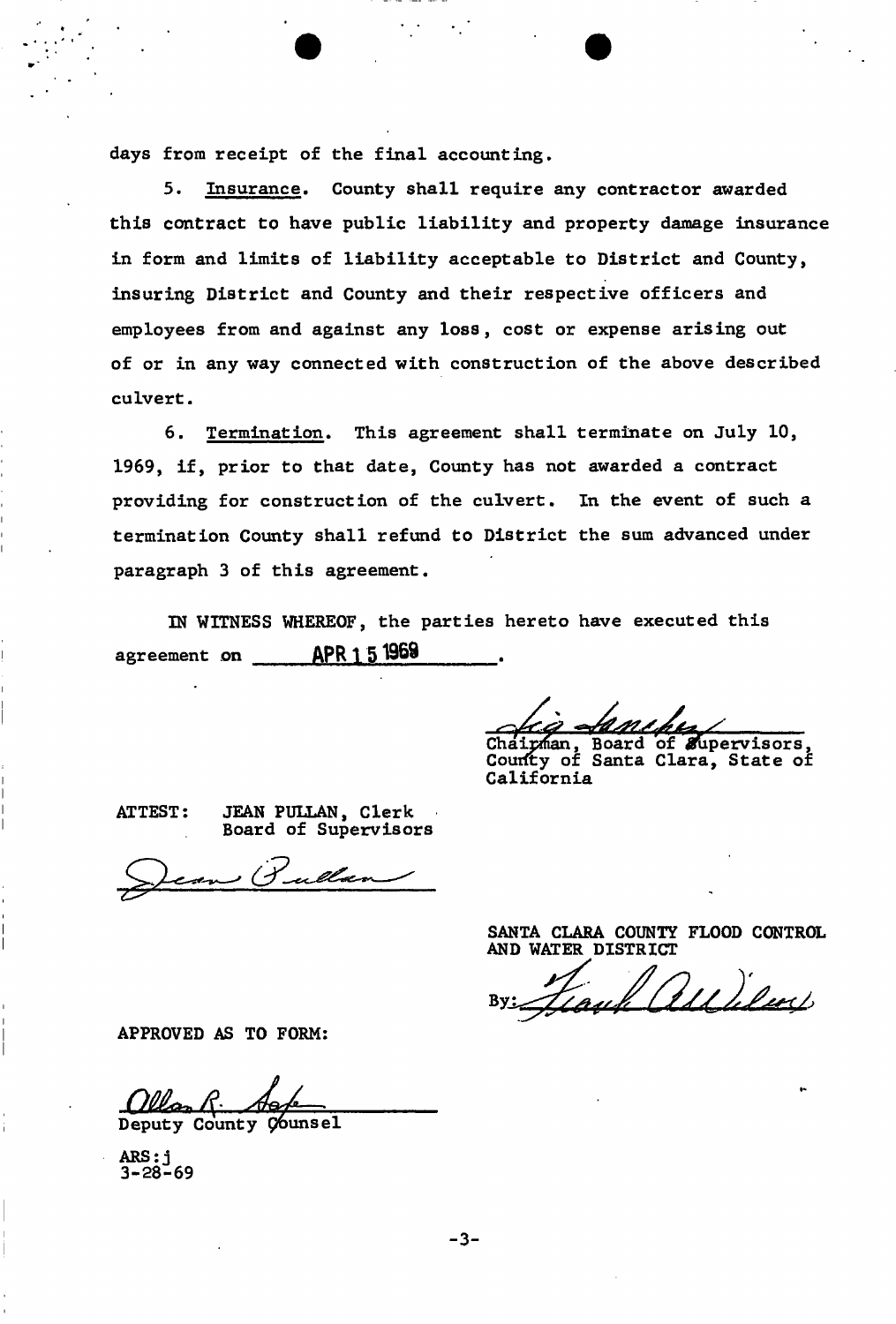**April 16, 1969** 

## **Attentiont Mr, Edwin Ferguson Santa Clara county Flood Control and water District 516 Martha street San JOgo, California 95113**

**Cooperative**<br>Subject: Agreement w **Subject: Agreement with Flood Control District For Construction of a Culvert by the County necessary for Capitol Expressway snprovenent Project - Silver creek Crossing with Capitol Expressway at Bantoi Lane** 

### **Dear Mr. Fergusons**

**Enclosed you will find an original and three copies of an agreement between the County of Santa Clara and the party (ies) named above. The Board of Supervisors at its**  regularly scheduled meeting on **April 15, 1969, authorized its Chairman to execute this agreement on behalf of the County.** 

**After execution of all copies, please return the original XHOO**<br /> **XHOO**<br /> **COPY (OOO)** to this office. The remaining copies **are for your records.** 

**Very truly yours,** 

**JEAN PULLAN, Cleric of the Board of Supervisors** 

**By** 

**Deputy Clerk** 

**JP:\*b Encls. CC« Dept. Public Works** 

**No. 2**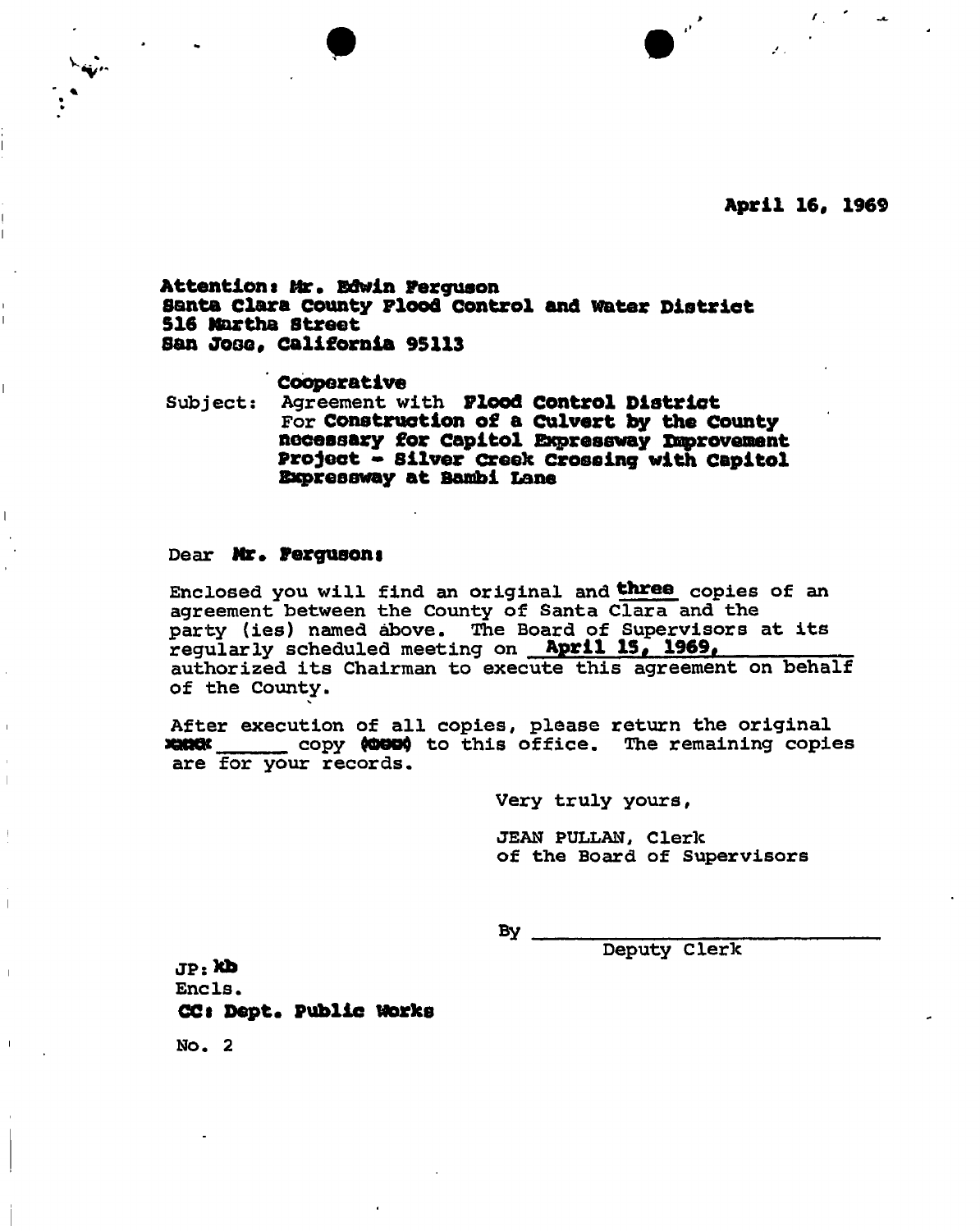of santa blara



TRANSMITTAL MEMORANDUM

BLIC WORKS

| Anril<br><b>DATE:</b> | . <i>I</i> | 1969 |  |
|-----------------------|------------|------|--|
|-----------------------|------------|------|--|

S.D.*<sup>Z</sup>*

FOR: BOARD OF SUPERVISORS AGENDA OF April 15 (1969)

FR0M: STEFFANI, DESIGN, PUBLIC WORKS

TITLE: COOPERATIVE AGREEMENT BETWEEN COUNTY AND FLOOD CONTROL DISTRICT REGARDING SILVER CREEK CROSSING WITH PROPOSED CAPITOL EXPRESSWAY AT BAMBI LANE

## **DESCRIPTION:**

This agreement provides for the construction of a double 12 feet by 12 feet box culvert by County as part of the proposed Capitol Expressway Improvement Project.

Construction of this culvert will be financed by County and the Flood Control District. County's share will be that portion of the culvert necessary for the construction of Capitol Expressway.

Approval is recommended.

It is requested that three (3) fully executed copies of the agreement will be sent to:

> Mr. Edwin Ferguson Santa Clara Flood Control and Water Conservation District 516 Martha Street San Jose, California 95113

ECS:WS:vlh

attachments

| AGENDA DATA                              |  |
|------------------------------------------|--|
| DATE:<br>ITEM NO:<br><b>BOARD ACTION</b> |  |
|                                          |  |
| APR 1 5 1969<br>$\beta$                  |  |
|                                          |  |

**APPROVED:** 

**JAMES T. POTT, COUNTY** 

7 5 5 RE V 10/6 5